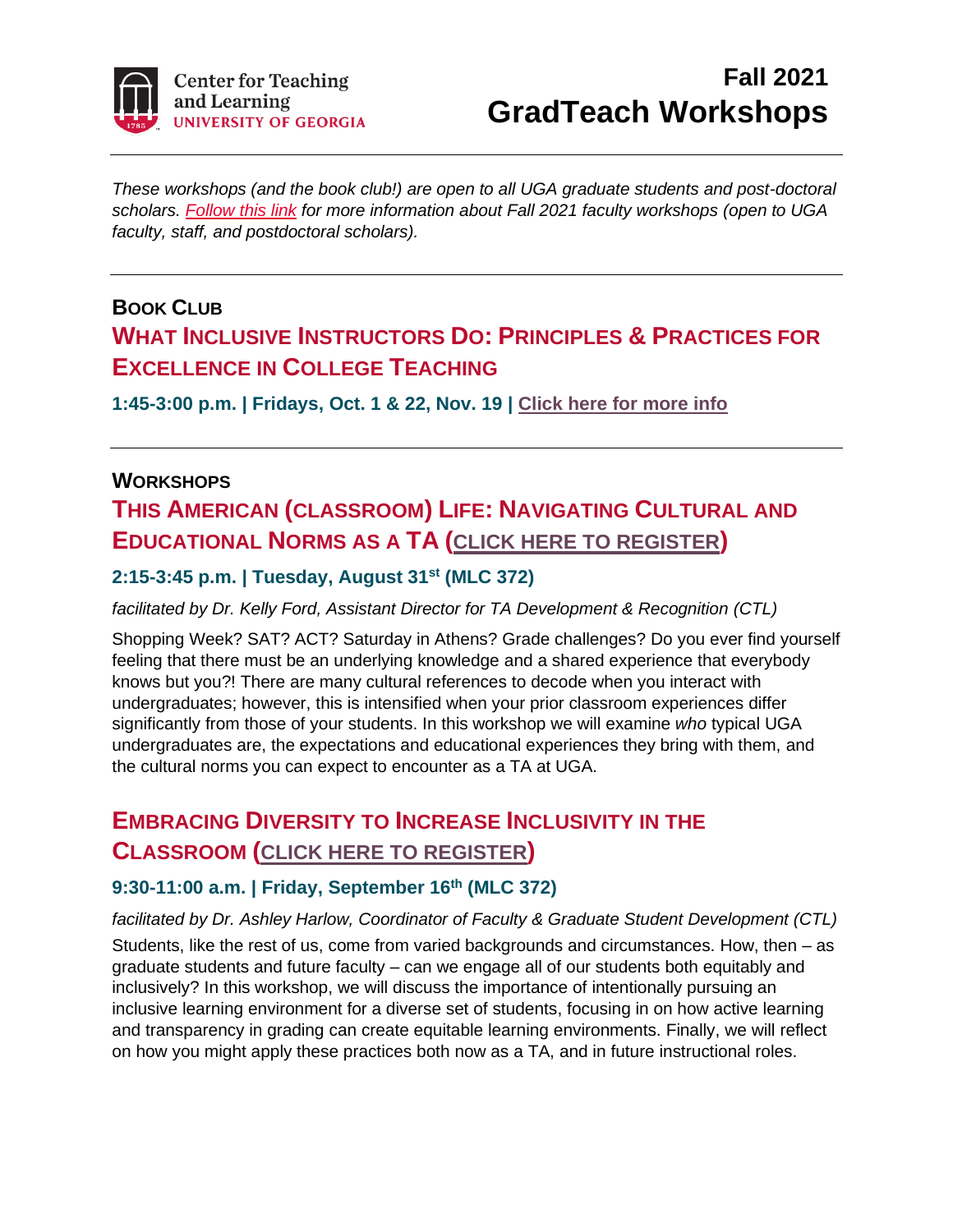

# **PREPARING FOR THE JOB MARKET: THE TEACHING STATEMENT ([CLICK HERE TO REGISTER](https://ugeorgia.ca1.qualtrics.com/jfe/form/SV_0oVZcGoCRDuoKnY))**

#### **10:15-11:15 a.m. | Friday, October 1st (MLC 372)**

*facilitated by Dr. Kelly Ford, Assistant Director for TA Development & Recognition (CTL)*

The Teaching Statement: What is it? How long should it be? Why is it so hard to write?! We will tackle these questions (and more) at this workshop on creating your teaching statement for the academic job market. Specifically, you will learn how to effectively highlight your teaching experiences, leaving with a clear map in hand to complete and polish a document that will give a search committee a birds-eye view into your approach to teaching.

# **PREPARING FOR THE JOB MARKET: THE DIVERSITY STATEMENT ([CLICK HERE TO REGISTER](https://ugeorgia.ca1.qualtrics.com/jfe/form/SV_4HsgxnCDHKlntz0))**

#### **10:15-11:15 a.m. | Friday, October 8 th (MLC 372)**

#### *facilitated by Dr. Ashley Harlow, Coordinator of Faculty & Graduate Student Development (CTL)*

A diversity statement (articulating your experiences and goals related to diversity, inclusion and equity) has become a required part of the application process for many faculty positions. In this workshop you will learn how to leverage your teaching experiences for use in your diversity statement. First, we will dive into the fundamentals of what a diversity statement is and is not. Next, we will refine your views of diversity and inclusion and what this looks like in your teaching. Finally, we will integrate these views with your experiences both in and outside the classroom to craft your own statement for the job market.

### **HOW LEARNING WORKS: ENGAGING STUDENTS WITH ACTIVE LEARNING ([CLICK HERE TO REGISTER](https://ugeorgia.ca1.qualtrics.com/jfe/form/SV_eKzYY3vArwBl2Ye))**

#### **1:40-2:50 p.m. | Monday, October 18th (MLC 372)**

#### *facilitated by Dr. Ashley Harlow, Coordinator of Faculty & Graduate Student Development (CTL)*

'Active learning' is an evidence-based approach to teaching that is fundamental to success as an educator. In this workshop we will focus on helping you better understand how people learn, and how this works in conjunction with active learning. Specifically, we will discuss the formal cognitive processes of how the brain stores, retains, and retrieves information, and why active learning is beneficial for such processes. Finally, we will collaborate to create strategies on how you can incorporate active learning when you teach – either as a TA or as a (current or future) instructor.